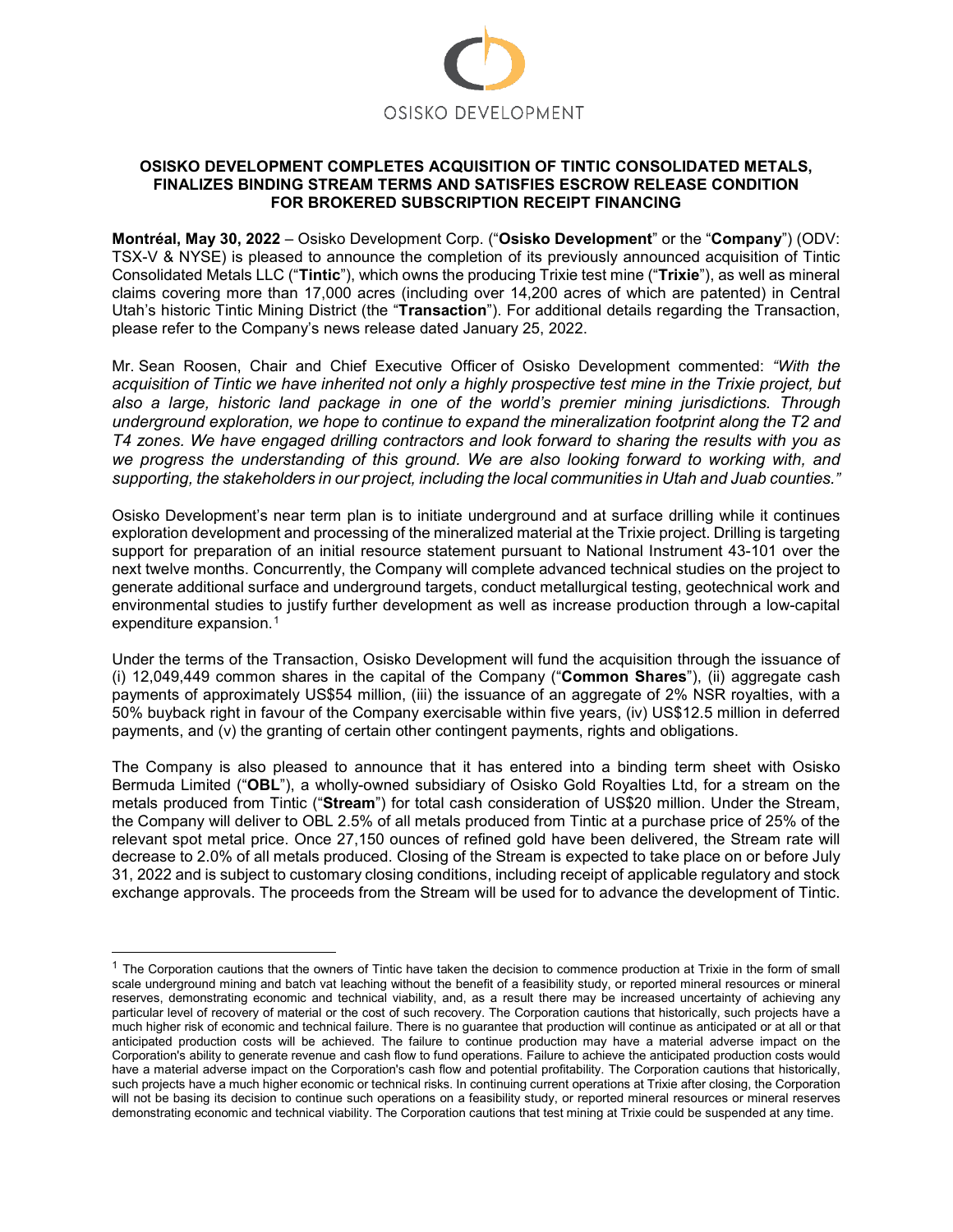The Stream is a "related party transaction" for purposes of Multilateral Instrument 61-101 – *Protection of Minority Security Holders in Special Transactions* ("**MI 61-101**") as OBL is a "related party" of the Company for purposes of MI 61-101. The Company intends to rely upon exemptions from (i) the formal valuation requirements of MI 61-101 in reliance on Section 5.5(b) of MI 61-101, and (ii) the minority approval requirements of MI 61-101 in reliance on Section 5.7(1)(a) of MI 61-101 insofar as the fair market value of the subject matter of, and the consideration for, the Stream does not exceed 25% of the market capitalization of the Company. The Stream has been approved by the independent directors of the Company. Completion of the Stream is subject to the negotiation and execution of definitive documentation, and obtaining any regulatory, including approval of the TSX Venture Exchange.

In addition, with the closing of the Transaction, the Company has satisfied the escrow release conditions relating to the 13,732,900 subscription receipts of the Company (the "**Subscription Receipts**") issued at a price of C\$4.45 per Subscription Receipt for gross proceeds of approximately C\$61.1 million, which were issued on a bought deal private placement (the "**Offering**"). The gross proceeds of the Offering and accrued interest thereon, net of the commission (accrued interest thereon) and expenses payable to the underwriters of the Offering, will, upon the delivery of the escrow release notice, be released to the Company and each Subscription Receipt will be converted into (i) one-third of one Common Share, and (ii) one-third of one Common Share purchase warrant of the Company (each whole warrant, a "**Warrant**"), with each Warrant entitling the holder thereof to purchase one Common Share at a price of C\$[2](#page-1-0)2.80<sup>2</sup> until March 2, 2027. The net proceeds of the Offering will be used to advance the development of the Company's mineral assets.

### **About Osisko Development**

Osisko Development Corp. is uniquely positioned as a premier gold development company in North America to advance the Cariboo Gold Project and other Canadian and Mexican properties, with the objective of becoming the next mid-tier gold producer. The Cariboo Gold Project, located in central British Columbia, Canada, is Osisko Development's flagship asset. The considerable exploration potential at depth and along strike distinguishes the Cariboo Gold Project relative to other development assets. Osisko Development's project pipeline is complemented by its interest in the San Antonio gold project, located in Sonora, Mexico and the Trixie gold test mine, located in Utah, USA.

## **For further information about Osisko Development Corp., please contact:**

Jean Francois Lemonde, VP Investor Relations Telephone: (514) 299-4926 Email: [jflemonde@osiskodev.com](mailto:jflemonde@osiskodev.com)

#### **Follow us on our Social Media Platforms:**

**Facebook:** <https://www.facebook.com/osiskodev>

# **Linked In:**

<http://www.linkedin.com/company/osisko-dev>

#### **Youtube:**

-

<https://www.youtube.com/channel/UC-1LPPhZ9WZnOuWsf6mRWhw>

<span id="page-1-0"></span> $2$  On May 4, 2022, the Common Shares were consolidated on the basis of three old Common Shares for each new Common Share (the "**Consolidation**"). Accordingly, the Warrants were adjusted such that each Warrant entitles the holder thereof to purchase onethird of a Common Share. Accordingly, a Warrant holder will be required to exercise three Warrants in order to purchase one Common Share.